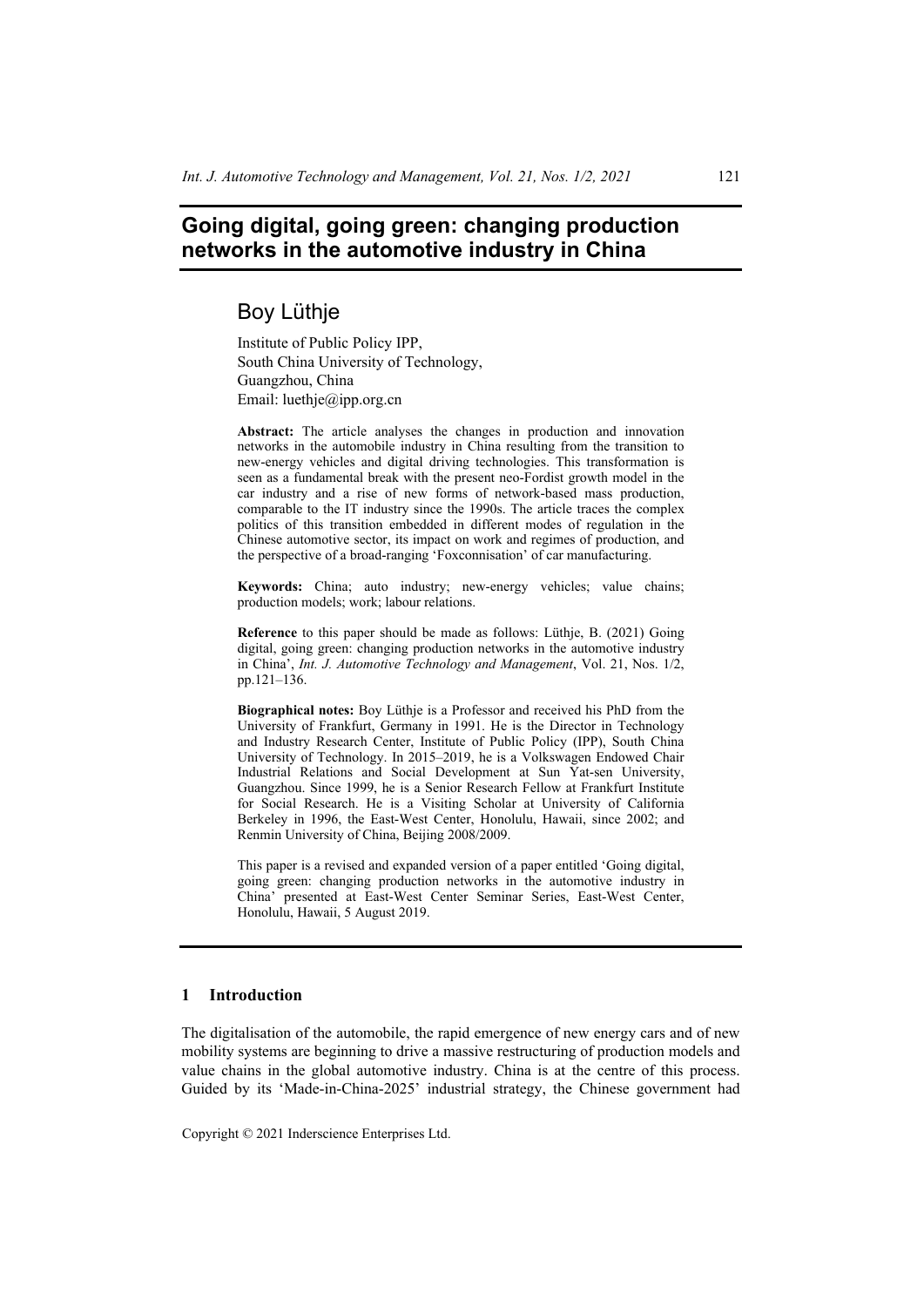initiated a set of policies to rapidly develop new energy cars and new mobility systems (Muniz et al., 2019). The goal is to leapfrog industrialised countries in technologies, innovation networks and value chains of future mobility (Wang and Kimble, 2011). Will the government-driven big leap forward in car technologies and mobility be disruptive to the existing model of post-Fordist mass production in the Chinese automotive industry?

This paper proposes a conceptual framework and basic empirical arguments to understand the structural changes in production models, value chains and innovation strategies. We want to link this analysis to the context of China's complex socio-economic rebalancing (Lüthje et al., 2013c) and transcend narrow perspectives of 'market vs. institutional forces' (Chen and Midler, 2016) underlying most mainstream analysis of China's new energy vehicle (NEV) industry. The concepts refer to regulation theory (Aglietta, 1979), theories of global production networks (Lüthje et al., 2013a) and newer concepts of China's political economy as an emerging variety of capitalism (McNally, 2008). The goal is to provide an integrated analysis of changes in technology, industry structure, and the labour process. Under this perspective, two sets of arguments are proposed:

- 1 The existing model of hierarchically modularised mass production in the automotive industry (the 'post-Fordist' or popularly 'Toyota model') is challenged by a host of new players in new-energy cars, digital driving systems and mobility services, most of them with background in the information technology (IT) industry. Volume manufacturing of 'green' and 'digital' vehicles is driving the vertical disintegration of car production towards a structure of relatively independent industry segments led by producers of core components, as prevalent in the IT industry since 1990. This model of production and value-chain governance has been analysed as 'Wintelism' (Borrus and Zysman, 1997) or network-based mass production (Lüthje, 2001; Lüthje et al., 2013a).
- 2 This transition engenders a major shift in the forms of socio-economic regulation and political power relations within the Chinese car industry, from a primarily statedominated model ('refurbished state capitalism', McNally, 2013) to a structure in which highly innovative private or semi-private firms from the new-energy and IT sectors and the related government agencies, especially at the local level, play a key role (referred to as 'network capitalism'). This development also engenders major changes in the labour process and working conditions: the state-dominated production regimes of the leading Sino-foreign joint ventures with relatively high wages and stable jobs for core workers, experience increasing competition from electronics and new energy firms and their low wages and flexible regimes of production.

Based on ongoing empirical studies, this paper will trace the emerging shifts in the Chinese automotive industry. In the first section the conceptual perspective of this analysis related to theories of global production networks, varieties of capitalism and socio-economic regulation will be explained. Section two will provide an analysis of the mode of regulation that has governed capital accumulation and production in the Chinese car industry since the 1990s. Section three will trace today's disruptive forces emerging from independent carmakers, producers of NEV, digital car technologies and batteries, car suppliers and electronics contract manufacturers. The fourth section looks at the regimes of production and work in the emerging sectors and their potential impact on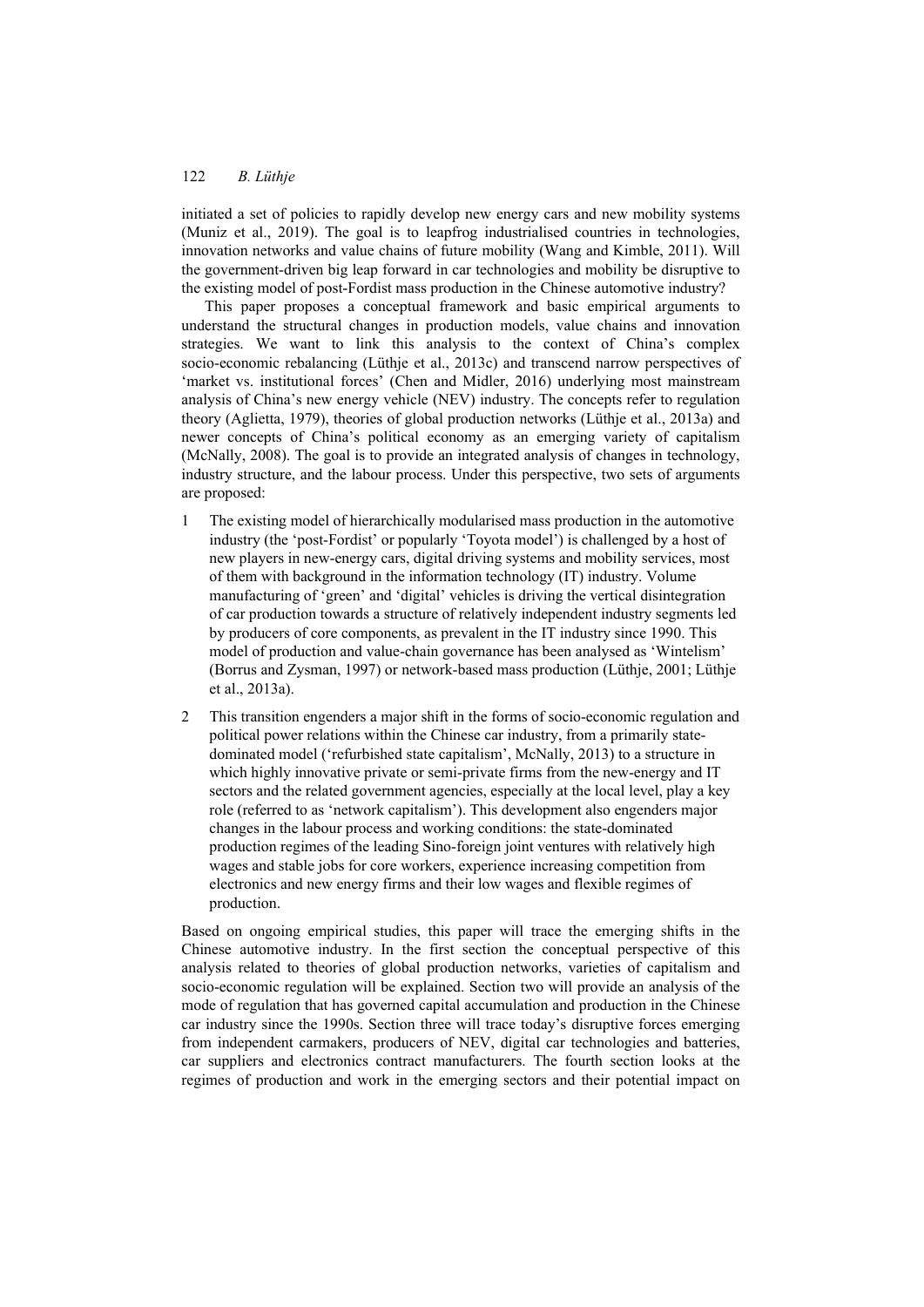incumbent carmakers. The conclusion will summarise possible scenarios of future development and points to alternatives for industrial policy making in China, centred on strategies of flexible specialisation.

## **2 Vertical disintegration and competing modes of regulation in the Chinese car industry**

The current changes in the car industry are not merely technological in nature. They constitute a comprehensive rupture in the production models, innovation strategies and corporate structures that were established with the Fordist model of mass production since the 1920s and revised under the lean production paradigm of the 1980s and 90s. These changes can be compared to the transformations of other mass production industries in the recent three decades, where post-Fordist restructuring had led to a more comprehensive reversal of production models and value chains, such as in IT and electronics manufacturing (Borrus and Zysman, 1997; Lüthje, 2001), textile and garment (Bair, 2002), footwear, and furniture (Gereffi and Korzeniewicz, 1994). As in those older cases, the present changes in the auto sector imply deep-ranging shifts in the international division of labour and the shape of global production networks.

Today's technological changes appear to be highly disruptive for the established industry model, as has been stated by a growing number of business analysts (e.g., McKinsey, 2016).

- *Electrification* of the car promises a solution to carbon emission, but it renders much of the know-how and skills of established carmakers obsolete, especially in assembly, and it radically reduces the labour content of car making [by as much as 50% according to earlier estimates (HBS, 2012)]. It brings in new players from the field of new energy components, especially car batteries and power management systems.
- *Digitalisation* of driving through AI-based systems is the most direct manifestation of ITs becoming a key factor in restructuring. This attracts the leading platform providers from the IT industry, challenges the traditional innovation system of the car industry, and shifts market control from established car manufacturers to providers of digital driving systems and their components (McKinsey, 2016).
- Last but not least, *shared mobility* based on large-scale internet platforms is the main driver to break up the model of private car ownership as dominant norm of consumption (Tyfield, 2018).

These disruptions 'from outside' are related to the internal problems of the traditional accumulation regime of the neo-Fordist car industry, accompanied by an expected new push of automation through the digitalisation of car production (Pardi et al., 2019). The industry has been plagued by structural overcapacity in recent decades, particularly in the wake of the global financial crisis 2008–2009. China and other emerging economies provided the 'safety valve' to maintain global growth in the face of severe disruptions in developed-country markets, helping to postpone substantial restructuring of the dominant accumulation regime (Lüthje and Tian, 2015). This was backed by tacit coalitions between global carmakers, mainstream political parties and trade unions to protect the car industry and its jobs. The delayed restructuring of the recent decade resulted in the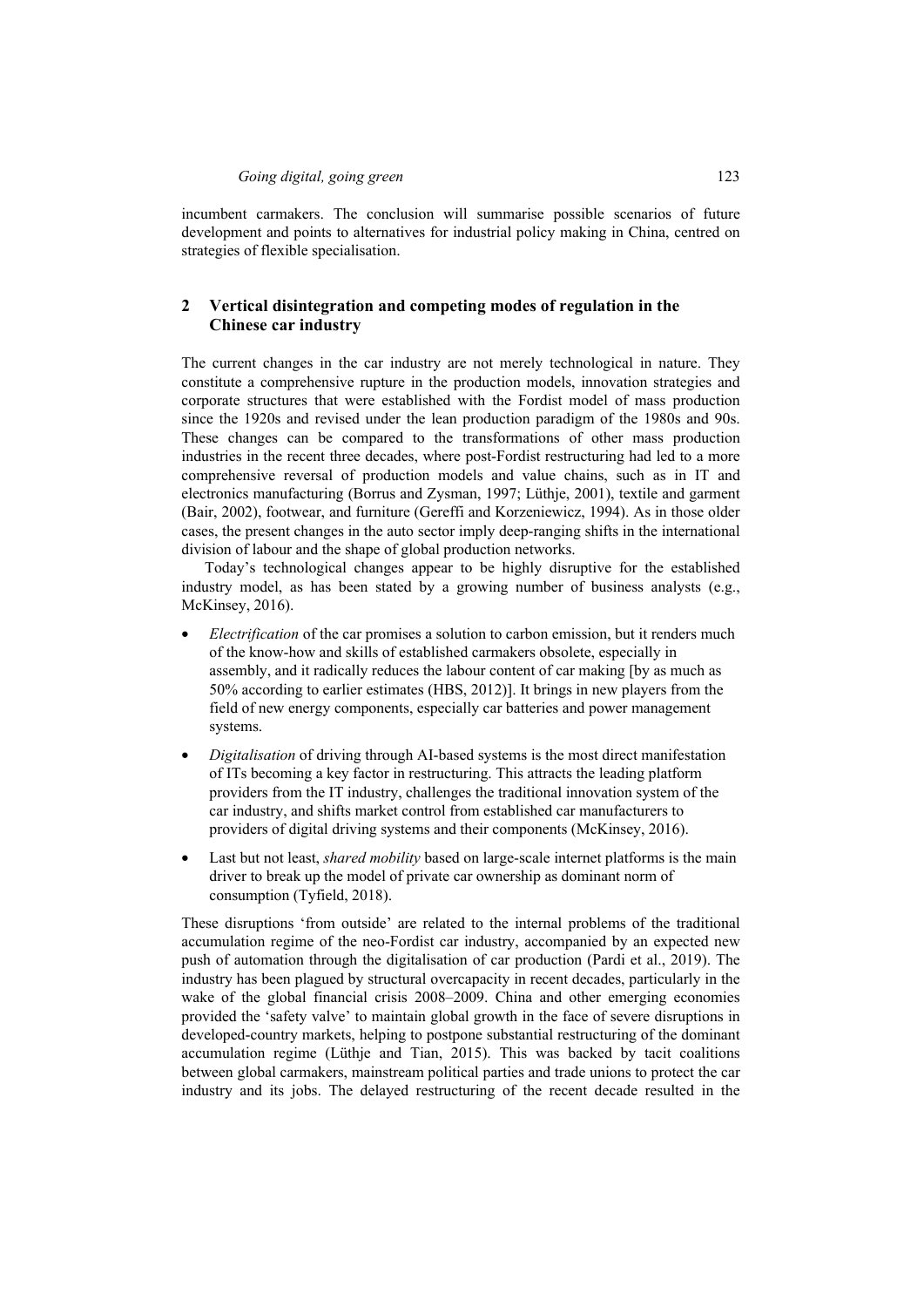political crisis of the emission-cheating scandals of Volkswagen and other global carmakers in 2015/16, often referred to as the 'Fukushima of the car industry'.

In the wake of these developments, conditions can be compared to the IT and electronics industry on the eve of the personal computer and internet 'revolutions' in the late 1980s. The incumbent global champions, vertically integrated computer, chips and telecommunications equipment makers such as IBM, Siemens and Fujitsu, were challenged by newcomers such as Microsoft, Intel and Cisco. These companies not only pioneered sweepingly disruptive technologies, but they created a whole new model of innovation and industry organisation that became known as 'Wintelism' (Borrus and Zysman, 1997). The new model was based on vertical disintegration and specialisation, under which rapidly growing providers of core components created standards that were 'open-but-owned' (ibid.), such as Intel's microprocessor architecture and Microsoft's Windows operating system.

The new constellation was characterised as *network-based mass production* (Lüthje, 2001). Brand-name control transitioned from final assemblers to component suppliers, the "assembly-oriented model of innovation and market control" in Fordist mass production industries such as electronics, automotive or garments, was fundamentally challenged. Manufacturing was shifted to a new brand of vertically integrated contract manufacturers, such as Flextronics and Foxconn that created massive manufacturing sites in Mexico, Eastern Europe, South East Asia and China. Vertical disintegration at the top of production networks resulted in vertical re-integration at the bottom, i.e. at the level of manufacturing. In the course, product innovation on the part of lead firms such as Apple, Nokia or Cisco became more and more separated from manufacturing (Lüthje et al., 2013a).

At the time, almost 20 years ago, the question was raised whether vertical disintegration and contract manufacturing could become a model for the production of cars and components as well. A broad literature discussed the modularisation of car manufacturing and the global restructuring of the supply sector (e.g., Boyer et al., 1999; Jacobides et al., 2016). But there remained consensus that the dominant model of vertical integration in the car industry, i.e. modular supplier pyramids dominated by final assemblers and their production architectures, would basically stay intact. The key factor was that the core technologies of cars, engines and drive trains in particular, would not become 'open-but-owned', but remained under proprietary control of global carmakers (Jürgens and Sablowski, 2004; Lüthje et al., 2013b).

Seen from this perspective, the current restructuring of the car industry may appear as some kind of late revenge of the Wintel over the Toyota model. IT and internet giants as well as some NEV carmakers and car suppliers are driving new forms of productive organisation that mark a break with the refurbished Fordism of global carmakers. Similar to the 'PC revolution', restructuring is driven by massive financialisation of innovation that pushes the logic of 'vertical fragmentation and centralisation' (Ernst and O'Connor, 1992) into the car industry. And the core components of NEV – batteries, chips for self-driving and battery systems, and the core software for future digital driving platforms – are developed to become architecture-defining components with 'open-but-owned' characteristics, potentially controlled by major chip and internet companies such as Google, Apple, Nvidia, Baidu or Ali Baba.

However, such changes in the productive structure of capital occur within complex economic and political power structures, embedded in the political system and the underlying social relations in the respective national or regional context. The state plays a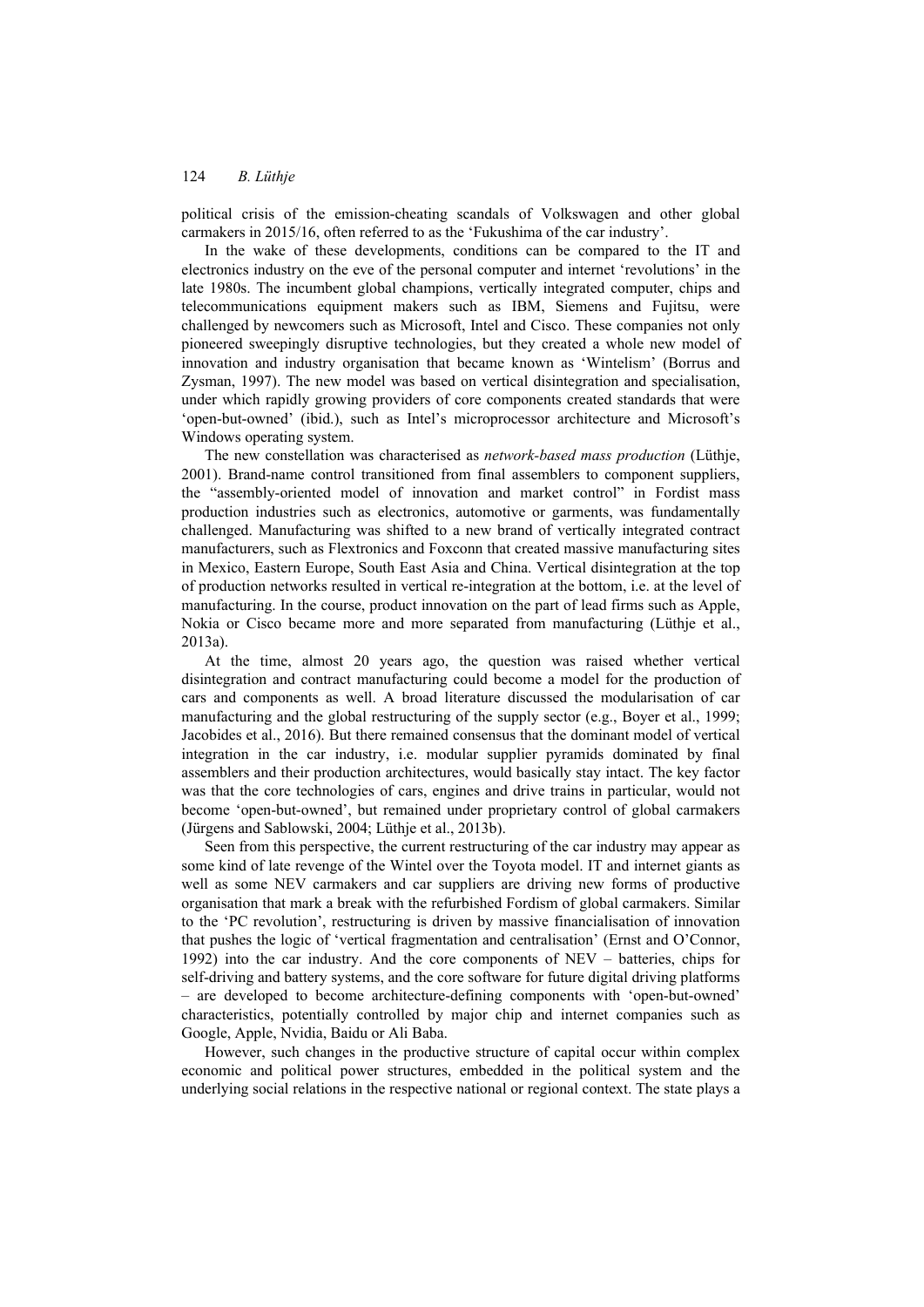decisive role in shaping production networks, a factor often overlooked by theories of global value chains (Lüthje et al., 2013a). But the driving forces are much more complex than just government subsidies or ambitious goals of industrial upgrading (Chen and Midler, 2016). In the case of China, our analysis has to be related to the political economy of China's variety of capitalism (Ten Brink, 2019) and the complex structure of the Chinese state, with its multiple layers of decision-making and its contradictory top-down and bottom-up dynamics (McNally, 2013, 2018).

Based on previous research (Lüthje et al., 2013c; Lüthje and McNally, 2014, 2015; Lüthje, forthcoming) we distinguish three different modes of regulation within China's emergent capitalism, which also govern certain segments of the automobile industry. These modes of regulation are conceived as generic types of government-industry relationships that combine different forms of capital ownership with certain regulatory and industrial policies on the part of the state and party, constituting characteristic practices of decision making and socio-economic hegemony at local and sectoral levels.

- The first can be called 'refurbished state capitalism' (McNally, 2013): it describes the historic core sectors of Chinese industry such as steel, machinery, shipbuilding or petrochemicals, in which state-owned enterprises have been transformed into dynamic corporations with strong profit orientation that retain close relationships with the government and the Chinese Communist Party. In the automotive industry, this segment is mostly represented by the joint ventures between Chinese state-owned carmakers and their foreign partners.
- The second can be called 'network capitalism': It refers to the newer, technologyand capital-intensive industrial sectors that developed in recent decades mostly under private or hybrid combinations of state and private ownership, such as IT, household appliances, new energy technologies, as well as internet, e-commerce and logistics. Those enterprises maintain arms-length relationships with the state and are supported by activist local governments with targeted industrial policies. However, party and state do not play a prominent role in company management. In the automotive sector this segment is represented by the independent carmakers such as Geely or Cheery and most NEV producers.
- The third mode of regulation is called 'market despotism'. It is typical for the vast labour-intensive industries at the low ends of production networks that feed global supply chains and increasingly China's massive domestic e-commerce networks. Cut-throat competition between small and medium enterprises is the norm, leading to constant downward pressure on wages and working conditions. 'Flexible interpretations' of labour, safety and environmental regulations with complicity of local governments are frequent, innovative capacities are low. In the automotive industry, this mode of regulation is represented by a large number of suppliers at the middle and lower ranks of the pyramid.

As we will explain in the following sections, these diverging modes of regulation are shaping the vertical restructuring of the Chinese car industry today. Competition between traditional and new carmakers and the suppliers of key components for digital and green cars is embedded in the competition between various modes of regulation at the local and sectoral levels. The neo-Fordist model supported by the refurbished state capitalism in the core sectors of the car industry becomes increasingly undermined by the vertically disintegrated forms of network-based mass production prevalent in the emerging centres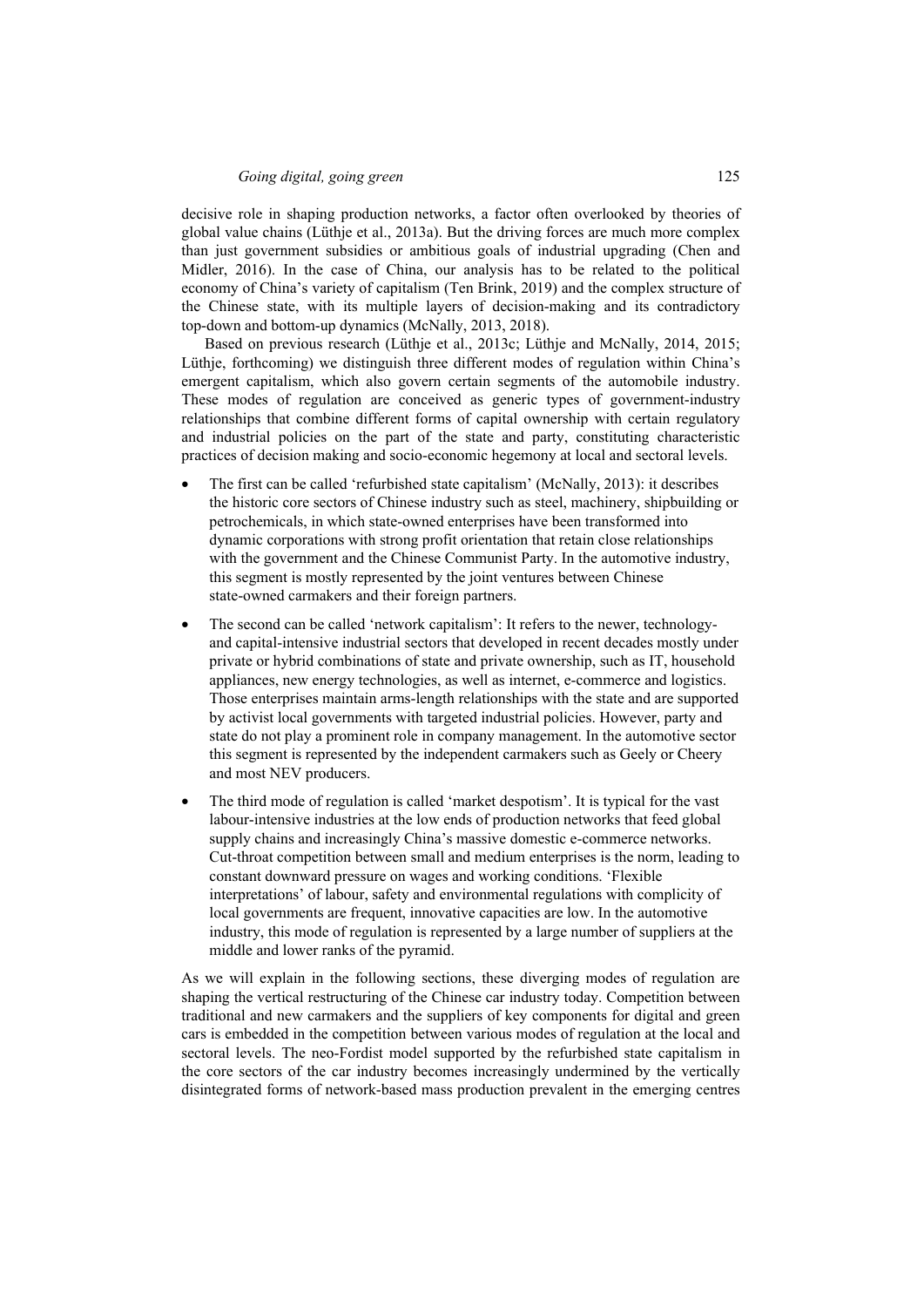of the 'new' car industry and their network-capitalist forms of regulation. This produces strong dynamics towards Wintelist forms of production and their typical forms of employment with a low-paid and highly flexible workforce, mostly composed of migrant workers. More sustainable forms of vertical restructuring based on flexible specialisation and digital manufacturing do not find much room in this scenario, but may offer alternatives to the future development of car production.

## **3 Triple alliances and refurbished state capitalism**

China's automobile industry, now the largest in the world, has seen a double transformation during the past two decades. The 1990s were dominated by the massive restructuring of the state-owned automobile firms of the Mao period on the one hand, and by the emergence of first-generation joint ventures between local state-owned holding companies (such as Shanghai Automotive) and foreign carmakers such as Volkswagen on the other (Thun, 2006). Since around 2000, a huge influx of foreign investment introduced a new series of joint ventures and a major modernisation of production under various models of lean production. This surge of investment in advanced technologies and manufacturing systems created a production base comparable with that of industrialised countries, including a growing array of design and development activities (Lüthje and Tian, 2015).

The joint ventures mainly have served the Chinese domestic market. The key policy goal was to transfer state-of-the-art technology and manufacturing know-how to Chinese carmakers. However, the growth of the auto industry in China is not a replay of the success story of the automobile in the West during the golden days of Fordism. Mass car ownership remains restricted to urban middle classes with incomes above the level of most manufacturing and agricultural workers. The growth of the industry cannot rely on rising income levels of large sectors of the working population. It is heavily dependent on extensive investment in infrastructure, subsidised fuel prices and accelerated urbanisation (ibid.). The auto industry thereby reflects the general accumulation model of China's emergent capitalism, which favours fixed-capital investment over the growth of mass incomes and consumption (Hung, 2016).

The domestic supply pyramid is embedded in the highly segmented structure growing out of the sector's trajectory of capitalist transformation. The top layers of production networks, assembly of cars and some strategic components (engines in particular), are controlled by joint ventures. The middle and lower tiers are mostly owned by private local, foreign and overseas Chinese investors, usually with little access to high-level government resources. Multinational first-tier car suppliers have expanded rapidly in China, including sizeable research and development operations. However, the overall picture remains dominated by heavy cost competition and labour-intensive production processes with relatively limited industrial upgrading (Lüthje and Tian, 2015).

Against this background, China's automobile industry is split into a capital-intensive high end, dominated by Chinese SOE and their multinational partners, and a low end in which extensive strategies of accumulation prevail. The automotive industry represents a predominantly *state-capitalist mode of regulation* at the core, formed by the joint ventures of Chinese state-owned carmakers with multinational brands and top-tier global car suppliers from North America, Europe and East Asia. At the same time, a number of smaller carmakers under private or 'hybrid' ownership, such as Geely, Chery or BYD,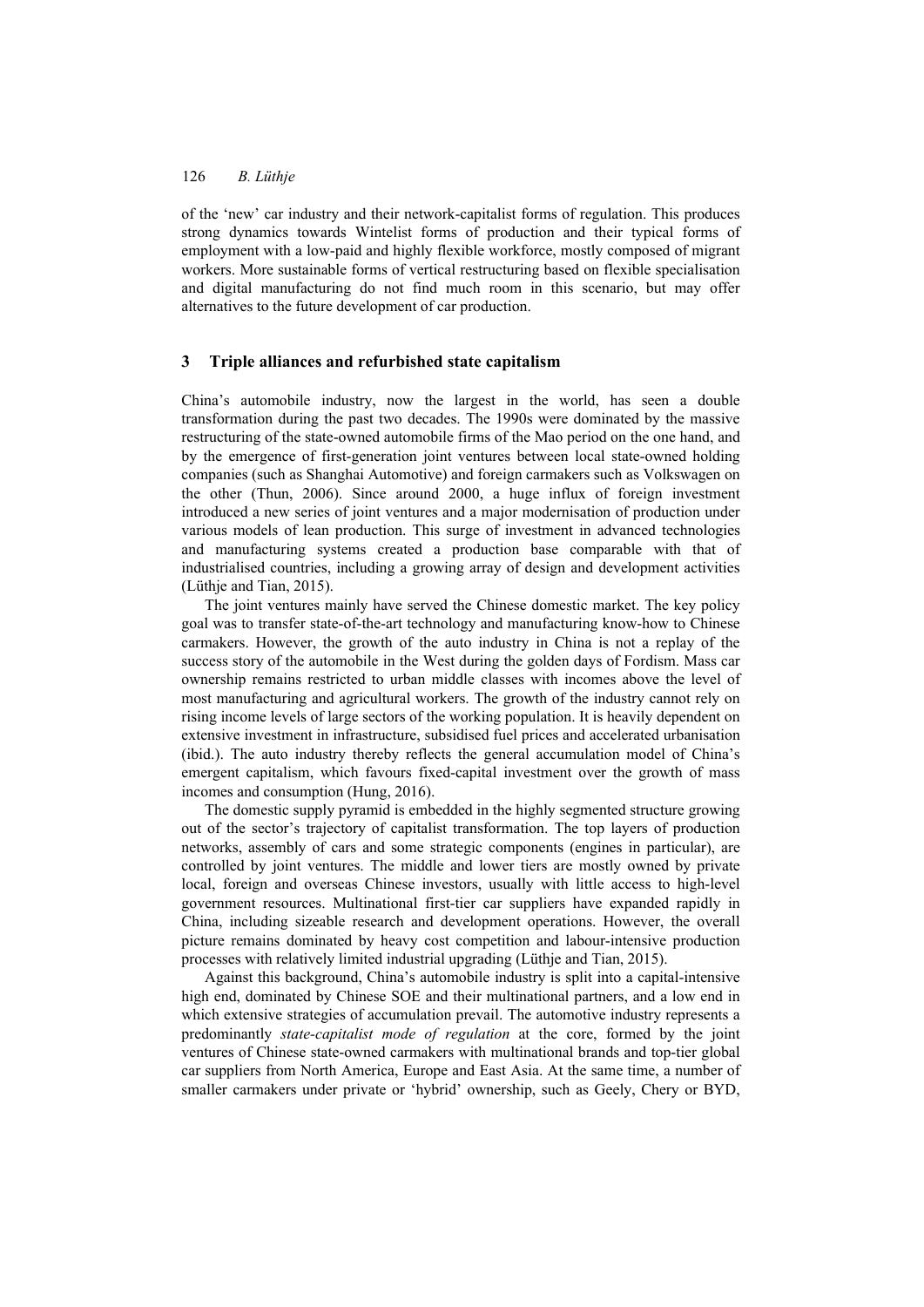have emerged that challenged the large SOEs in some important markets. These companies receive support from interventionist local governments to build supplier networks, infrastructure and technological resources – a manifestation of China's emerging *network capitalism*. The ownership structure of China's automotive supply sector remains scattered. Among first-tier suppliers, global firms with foreign direct investment or in joint ventures with Chinese SOE are dominant. At the lower tiers of the supply chain privately owned and hybrid companies of all sizes can be found along with overseas Chinese enterprises from Taiwan and Hong Kong. They are mostly associated with localised *market despotism* under township and village governments that provide cheap land, workers' dormitories and 'flexible interpretations' of laws and regulations*.*

This structure was relatively efficient in guiding the massive restructuring of the Chinese car industry in the late 1990s and its great leap forward into state-of-the-art production technologies and networks. State-capitalist regulation has also been critical to support the massive geographic expansion into greenfield sites in central and Western China since the crisis 2008–2009, as well as the globalisation of Chinese state-owned carmakers as investors and shareholders in multinational car companies [such as Beijing Automotive in Daimler and Dongfeng in PSA (Lüthje and Tian, 2015)].

However, serious doubts have been voiced over the efficiency of this framework. The state-capitalist mode of regulation does not only curb competition and encourages oligopolistic pricing behaviour; it also limits innovation. The major players put substantial resources into the adaptation of foreign car models to the Chinese market, but show little interest in developing indigenous innovations in car technologies, components and concepts. These points to systemic contradictions between the overall goals of government policies on the one side and the profit-making strategies of individual capitals and the interests of the state as a shareholder on the other – an aspect often overlooked in standard economic literature. Most problematic, however, is the fact that this structure is reproducing the bi-furcated industry structure with high profits at the top and massive pressure on suppliers. It leads to continuing heterogeneity of supplier networks and impedes the development of a technologically viable component industry (Lüthje and Tian, 2015).

#### **4 Disruptive forces: the challenge of network capitalism**

The disruptive forces reshaping the global car industry in China manifest themselves within the segmented regulation of the automotive sector and within China's emergent variety of capitalism in general (McNally, 2013). The entry of rapidly growing new players potentially undermines and reshapes the present model of state-capitalist regulation, since it promotes innovative firms from the non-state-capitalist sector of the car industry, the IT industry, and component makers. Significantly, the Chinese government relies on such new industrial actors, taking account of the success stories of the country's IT and other industries that followed trajectories different from the joint-venture model.

Again, the IT sector provides the key reference for the changes of industry structure and the fundamental shifts in China's innovation system in recent decades. The successful development of Chinese IT brand-name firms, such as Huawei, Lenovo and ZTE, to national and global lead firms was achieved in the absence of or in competition with joint-venture strategies. In the telecommunications industry, joint ventures of SOEs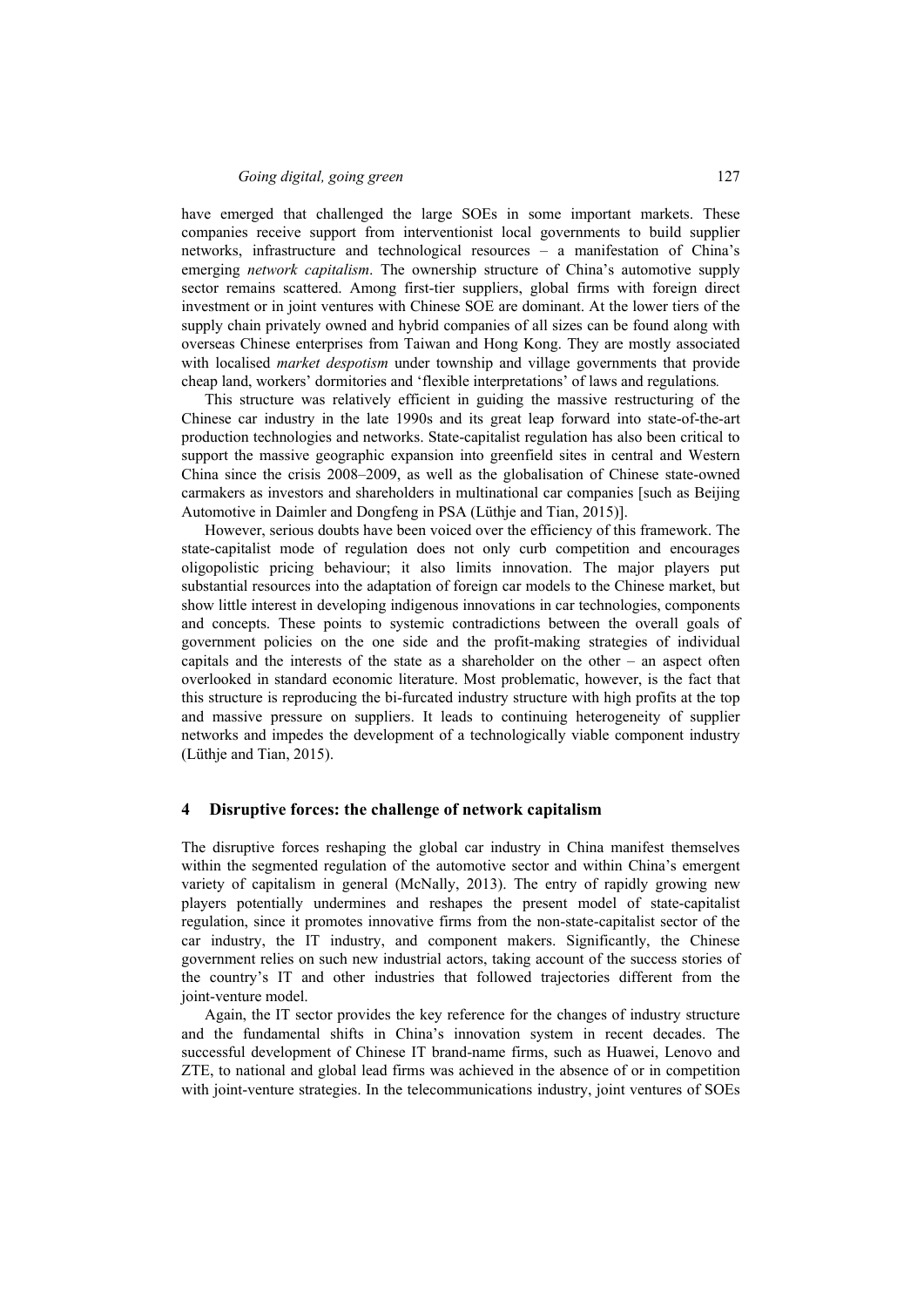with global players such as Ericsson, AT&T and Siemens were designed in the 1990s to trade technology transfer for market access. The Chinese partner firms reaped substantial profits from making and selling foreign-branded telecom equipment in rapidly growing urban markets, but they failed to develop brand-name products and services for the huge markets in rural areas. This was left to newcomer firms such as Huawei who combined expertise in undeveloped markets with rapid adaptation of leading-edge technologies from the evolving internet equipment industry in Silicon Valley (Thun and Sturgeon, 2017).

Huawei's success story has become a blueprint for China's industrial policy of recent years, especially under the 'Made in China 2025' – program of 2015, which is geared at the expansion of strategic future industrial sectors (Butollo and Luethje, 2017). The push to expand NEV by imposing production quota of fully electric vehicles [10% per carmaker in 2018, 12% in 2020 (Muniz et al., 2019)] follows this approach, and has already produced a significant change in investment. In 2018, the Chinese market for passenger cars contracted for the first time in recent history, but new production capacity was added rapidly by independent carmakers and NEV producers. In 2017 alone, 14 NEV startups in China were granted production licenses and most of the companies have started building factories. A large number of EV startups is expected to start production until 2022 (Automotive News China, 2019).

The emerging landscape of new indigenous players in the Chinese car industry can be grouped by technology clusters, business models and their relationship to the world market. All of them are related to models of network-capitalist regulation in their respective industry sectors and localities.

- *Independent car and NEV makers* with a background in the auto industry, such as Geely, Cheery, JAC and BYD. With its diverse product portfolio of small and medium-sized cars as well as buses and utility vehicles, BYD has sold more electric vehicles than any competitor worldwide. Geely has established a highly ambitious strategy to convert its Volvo brand completely to NEV, embarking on joint internal component development and use of a low-cost production system created by Geely (Financial Times, 2017). Most of the independent car and NEV makers are vertically integrated within Chinese-style conglomerates (jituan), but pursue important strategic partnerships with foreign car makers. They have their own factories and run extensive production networks in China with considerable cost advantages.
- *Digital car and NEV start ups*, backed by internet giants, global venture capital and Chinese business tycoons, such as NextEV/NIO, LeEco/Faraday, and Baoneng. Most of these companies focus on development of high-end vehicles, similar and in competition to market leader Tesla. Most of these ventures are highly speculative and have received ample publicity. In the light of some spectacular bankruptcies their market and financial success still needs to be tested. Different from Tesla, these companies focus on design and development and use contract manufacturers to assemble cars, especially their electronic systems.
- *Integrated new energy (BYD) and battery producers.* Here, Chinese companies clearly have the strongest position in the world market (Fraunhofer, 2016). BYD is a batterymaker by tradition, originally a supplier of Li-batteries for computers and smartphones to Foxconn and other large electronics manufacturers. In 2017, the company was classified as the biggest producer of Li-batteries globally, leveraging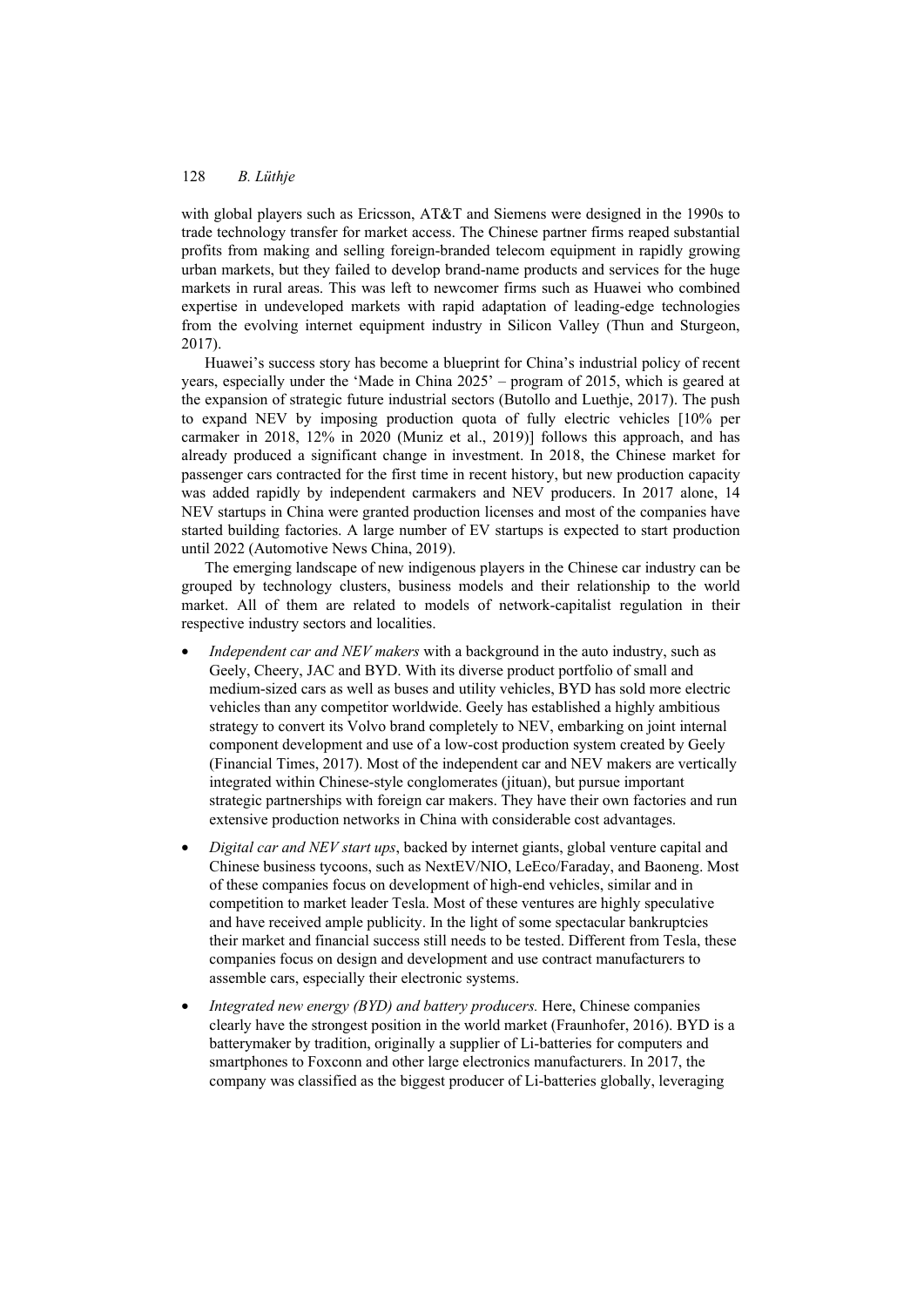vertical integration effects from various end markets such as cars, buses, IT or new energy systems. The second lead firm is CATL, a hitherto unknown battery maker from Ningde, a rural city in Fujian province, where China's president Xi Jinping once served as local party secretary. The company is massively expanding its production with plans to reach a capacity of 50 gigawatt hours by 2020, which would make it the world's largest producer. As part of a major globalisation effort, CATL announced the construction of a factory in Erfurt, Germany, with an initial capacity of 14 gigawatt-hours per year to supply BMW, VW and other major European carmakers with Li-battery cells (Dongfang IC, 2019). In addition, China's major electronics making areas, the Pearl-River Delta in particular, have extensive clusters of small and medium-sized battery makers with production experience from the electronics industry. This lineup is completed by large manufacturing operations of leading battery makers from Korea and Japan in China. In 2017, eight out of the 13 major Li-battery manufacturing sites in the world were in China (Sanderson et al., 2017).

• *Car suppliers* play a key role in the transformation of innovation and production networks. The situation in this sector in China mirrors the segmented structure of supplier pyramids under the joint-venture model. First-tier transnational suppliers are engaged in the development of digital driving systems, and they are preferred partners for the Chinese big three internet companies. Bosch has formed a strategic alliance with Ali Baba, continental with Baidu (Automotive News China, 2017). But there is no Chinese car supplier of significance that could play the role of system integrator and potential global champion in the NEV and digital supply chain.

And most smaller suppliers remain locked into market despotic conditions at the low end of centralised supply chains, with not much opportunity for higher-value specialisation in the emerging supply chains for NEV.

• *Electronics contract manufacturers*, most of them based in Taiwan, already play a major role in supply chains for car electronics and are moving into NEV and digital car electronics. EMS giant Foxconn has operations in car electronics including some major facilities in the USA and acts as a supplier to Tesla, among others.<sup>1</sup> Given the increasing commodification of NEV and digital car components, large IT contract manufacturers appear as potential mass producers for components of driverless vehicles and NEV. Contract manufacturers are also securing positions as investors in start-ups of all kinds, Ali Baba and Foxconn invested \$350 million in an NEV startup named Xiaopeng (Automotive News China, 2018).

Overall, it can be said that the forms of vertical integration, production models and value chains are in rapid transformation and highly unstable. Obviously, the NEV industry in China is evolving along a modularised structure, composed of a set of subindustries that provide the major components and systems. In this context, new regional centres of production and innovation and new power relations between the central and the local state are emerging. Most of the new players and industry segments are located outside traditional centres of car manufacturing. Shenzhen and the Pearl-River Delta (with BYD, Tencent, Foxconn and a huge base of electronics manufacturing), Hangzhou (with Geely and Ali Baba), and Fujian Province (with CATV) can be seen as core locations of China's emerging network capitalism.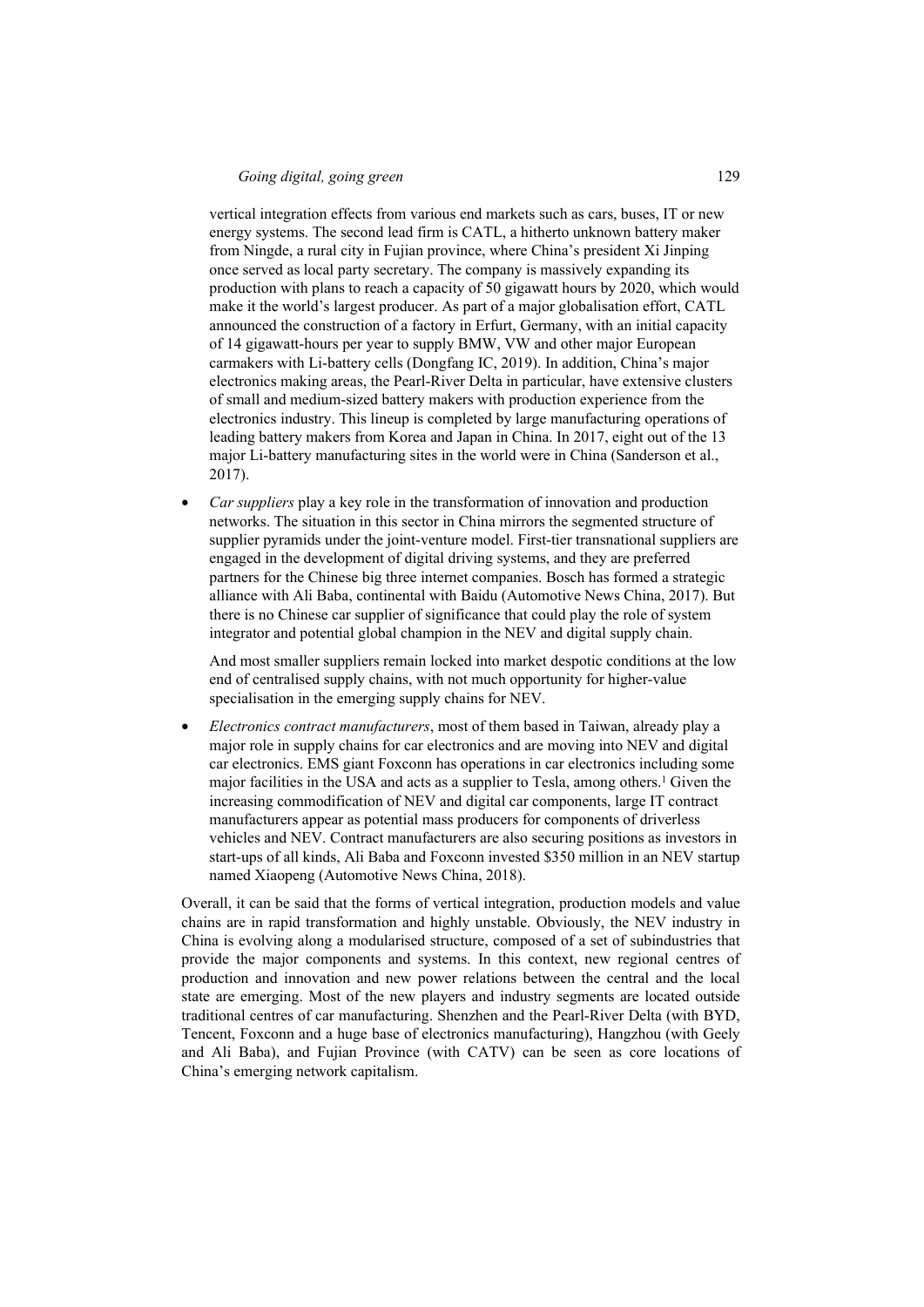Incumbent carmakers – globally and in China - have recently responded with massive investments into NEV. Companies such as Volkswagen or Ford are planning to produce electric versions of most car models in the near future, VW announced that 50% of its sales in China will be NEV (Automotive News China, 2019). VW has created its own global platform, and concentrates NEV manufacturing in two dedicated factories in Shanghai and Foshan (Guangdong Province). Traditional carmakers try to use their manufacturing expertise to keep market control, but their production strategies for NEV are driving new forms of modularity, such as VW's global platform for NEV. Most global carmakers source battery cells externally under large-scale contracts with CATL and other East-Asian producers, and limit their own production activities to the assembly of battery cells into car frames (2019 field interviews).

The restructuring of production systems and value chains also opens up considerable potentials of flexible specialisation. Production of specialty cars, delivery trucks, buses, and public transport systems creates a large array of growth opportunities for NEV. In these markets, as well as in passenger NEV, volumes tend to remain relatively small. Changes in technology as well as government regulations and standards require frequent changes in model lineups and components. To cope with such insecurities major Chinese firms tend to keep their operations highly integrated, but with low degrees of automation. BYD in particular pursues a strategy to produce batteries and components for new energy systems of all kinds (including smart phones, urban grids, and solar systems), among which cars are only one downstream product. Under this model, new energy technologies are employed in a large variety of products and systems, economies of scale are mainly leveraged on the side of battery production (IPRD, 2018).

### **5 Regimes of production: Foxconnisation of car manufacturing?**

The move to network-based mass production has potentially huge impact on work and employment in the car industry, which has hardly been researched yet. Early estimates and beginning job reductions at global car makers indicate that substantially fewer workers will be needed for NEV manufacturing, and that the traditional mechanical skills of car workers and engineers will be devalued to a considerable degree (HBS, 2012). The impact from changing value chains and relocation are not included in most studies, however. As the electronics industry demonstrated, the revolutions in technologies and business models in the 1990s initiated a massive transformation of manufacturing. In its course, most traditional computer and telecommunications production was closed down or sold to contract manufacturers and relocated to emerging economies (Lüthje et al., 2013b).

In the car industry today, massive state-of-the art production bases have been developed in China and other emerging economies already. Job losses due to transnational relocation have been less severe than in electronics, since most carmakers duplicated their production networks rather than using China as a location for low-cost export production. However, the transformation of industry structures to a large extent now is played out within the emerging economies. In China, this implies a break in the existing competitive structure and production models - between the incumbent joint ventures with relatively upscale wages and working conditions on the one side, and their competitors from independent car makers and the IT industry on the other. The latter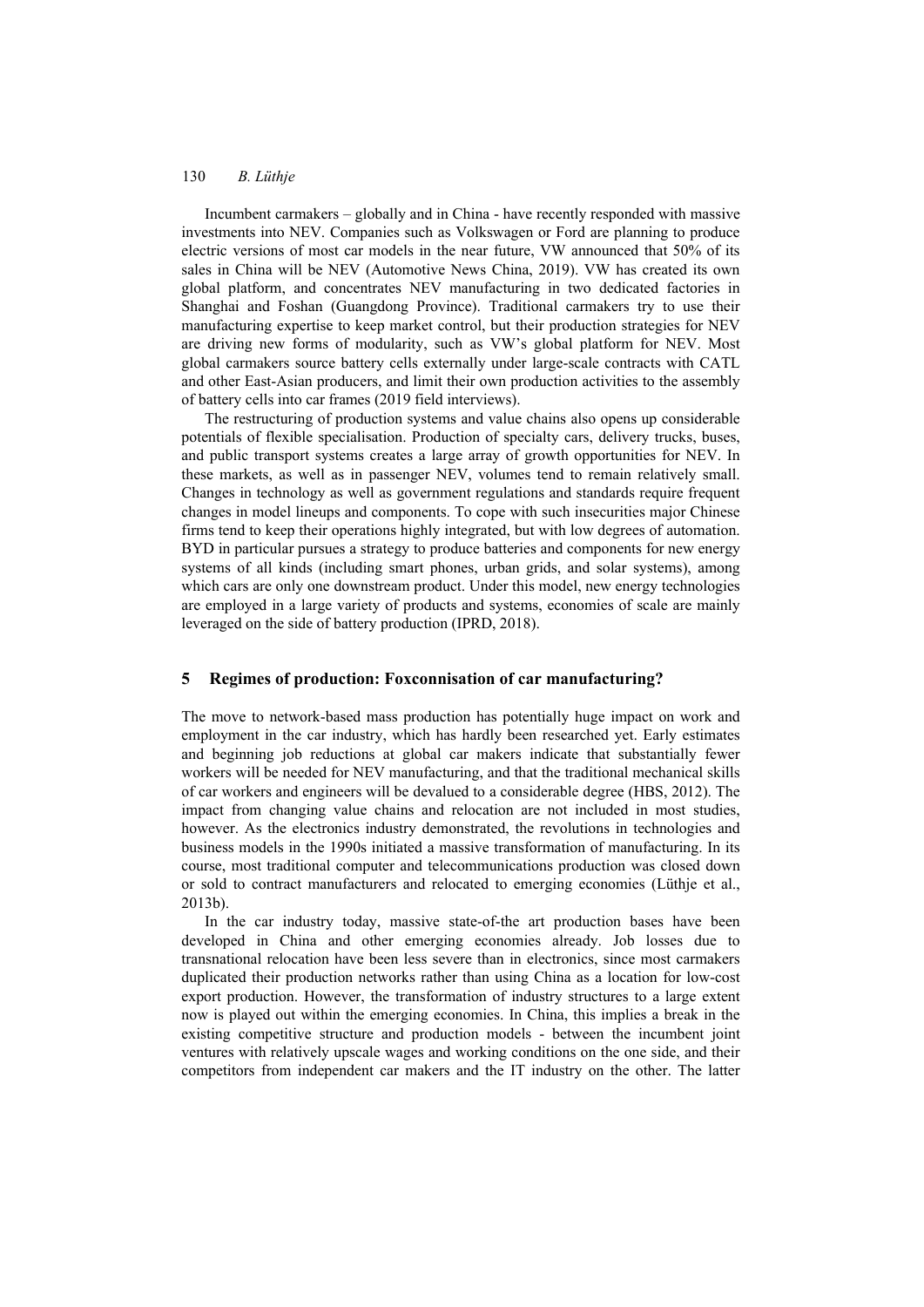mainly rely on low-wage manufacturing workforces with high proportions of rural migrant workers (Lüthje et al., 2013b).

In the leading *joint ventures* the globalised model of state-capitalist regulation is aligned with regimes of production that combine the practices of transnational automakers with the party-based management systems of their Chinese partners, resulting in the characteristic twin structure of Western and East Asian corporate lean management and state-bureaucratic practices on the shop-floor (Lüthje and Tian, 2015). Today, the core factories of the JVs suffer from increased cost competition and slower market growth. Massive workforce reductions and plant closures are imminent in major centres of car manufacturing in China. Most carmakers have started to incorporate manufacturing of electric or hybrid vehicles into their existing production lines, adding new flexibility requirements for factory organisation and workers. Increased pressures have led to workers' dissatisfaction over deterioriation of pay, benefits and employment prospects, especially for temporary workers (China Labour Bulletin, 2017).

- *Independent carmakers, EV and battery producers:* Most of these companies rely on vertically integrated production with high flexibility and workforces with wages substantially lower than in the joint ventures. The rule of thumb among industry experts is about 9 US-dollars as a standard hourly wage at the top joint ventures compared with 4–4, 50 dollars at independent carmakers such as Geely and BYD (Automotive News China, 2017). The lower wage scale is especially prevalent among companies with a background in the electronics industry such as BYD and most battery makers. Their regimes of production represent a high-performance type of labour relations, which has been adapted from Korean, Taiwanese and American models. Wages and employment conditions are fairly decent, but the system is highly incentive-based. Skilled employees can achieve considerable extra income and promotions, but work organisation is based on relatively low base wages and salaries, usually less than 50% of regular monthly incomes. Production workers, many of them migrants, are forced to work overtime to achieve a living income (Lüthje et al., 2013b). The production systems of these companies are very flexible, but rely on a core of relatively experienced skilled or semi-skilled workers. One of the leading firms of this kind maintains its operations in two large industrial parks in South China, one employing 20.000–30.000 and the other one over 70.000 workers (2017/18 field research and interview data).
- *Electronics contract manufacturers* in China are notorious for their poor working conditions and low wages. Their very large factories, many of them with 100.000 or more workers represent a regime of flexible mass production that draws its unique characteristics from China's system of internal labour migration (Lüthje et al., 2013b). It is based on large-scale employment of rural migrant workers in coastal provinces or big-city inland locations with base wages at the local legal minimum wage and massive overtime work, often beyond legal limits. Work is extremely segmented and deskilled, designed to facilitate mass recruitment and lay-offs according to market conditions. Workers are mostly housed in dormitories, often with harsh living conditions (Lüthje and Butollo, 2017). With the increasing role of EMS contract manufacturers in NEV and digital car production such working conditions are expected to penetrate supply chains. Trade unionists in developed countries, therefore, speak of the 'Foxconnisation of car manufacturing'.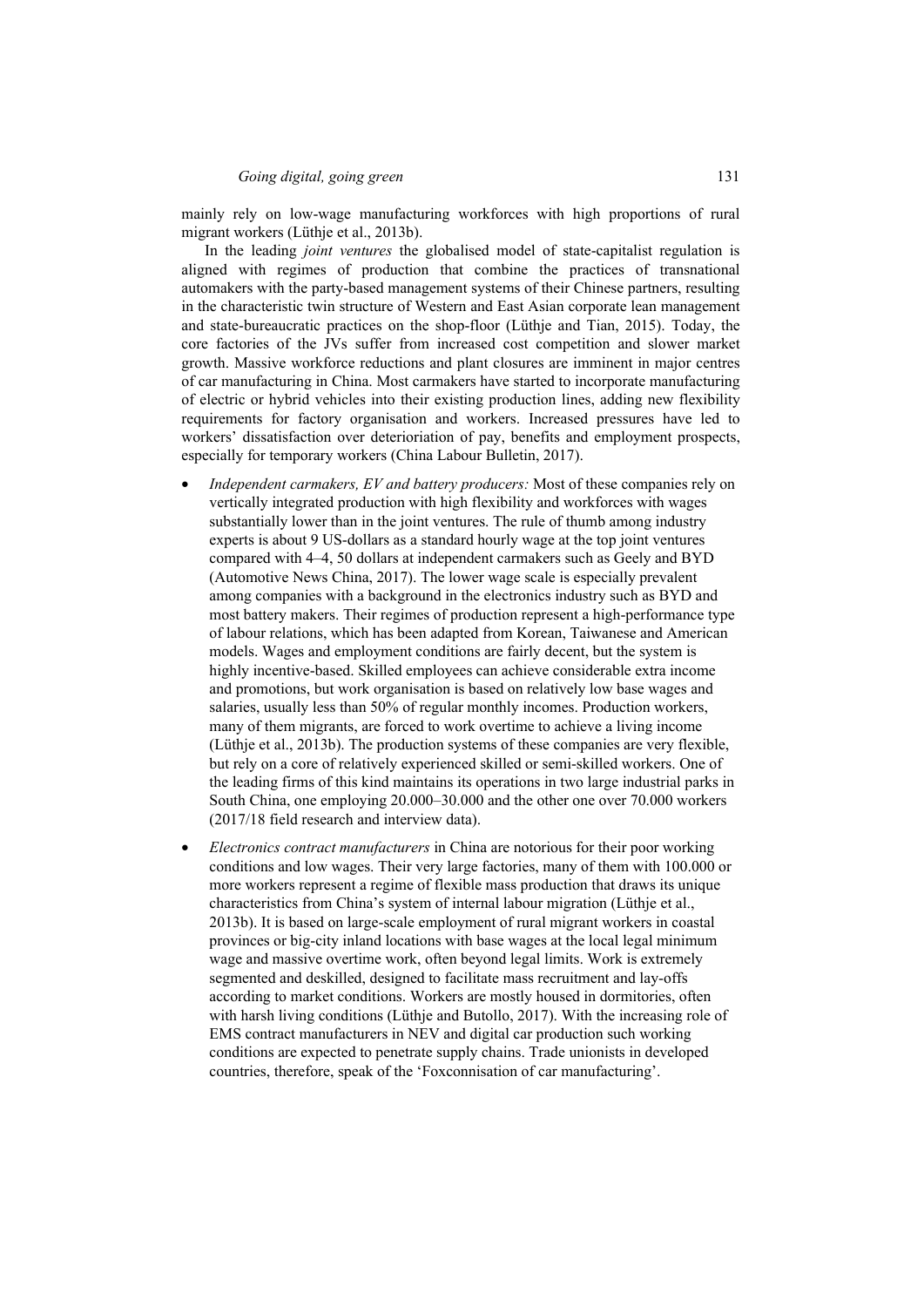### 132 *B. Lüthje*

• *Car suppliers* have diverse regimes of production, reflecting the segmented structure of the industry and their positions in the supply chain. First-tier multinational car suppliers have high-performance type of production regimes, while those in joint ventures with state-owned Chinese carmakers have state-bureaucratic forms (Lüthje et al., 2013b). The car supply industry in China generally works at wages much lower than in the core joint ventures, including first-tier multinationals such as Bosch or Denso. The lower levels of the car supply sector in China are typically traditional low-wage industries, comparable to the flexible-mass-production regimes in the IT industry or to the market-despotic environment of labour-intensive small and medium enterprises.

Our recent study of the car supply sector in South China indicated that the shift to NEV car manufacturing and automation has not yet caused major restructuring among car suppliers at the middle and lower tiers, since most of the car manufacturers in the region still focus on traditional car technologies (Yang et al., 2019). Automation, however, does have potentially heavy impact at the low ends of the supply chain. Recent studies of metal-related manufacturing industries in Guangdong province found that relatively simple forms of automation (mostly with Chinese-branded low-cost robots) lead to massive replacement of manual labour, often affecting the most experienced workers in physically challenging labour processes such as machining of metal or polishing of stainless parts (Huang and Sharif, 2017).

### **6 Conclusions**

This article developed a conceptual framework to help understand the 'green' and 'digital' transformation of the Chinese car industry and its implications for production models and value chains. Current changes are clearly disruptive for the established production models and its forms of political-economic regulation. This process is not merely a result of heavy-handed government policies and subsidies to create 'national champions' and Chinese global leadership, as the rhetoric of today's 'trade wars' suggest. Rather, these transformations reflect deep-ranging structural problems of the post-Fordist growth model in the global car industry and its revival in China in the wake of the financial and economic crisis 2008–2009. The shift in China's industrial policies to NEV and digital car technologies can be seen as a strategic break with the existing mode of regulation based on the triple alliances of multinationals, Chinese state-owned carmakers and government. The joint ventures are no longer undisputed 'national champions' in the automotive sector.

A large array of new players has emerged that command core knowledge in NEV and digital car technologies and their components, but the structure is very much in flux and highly dispersed. In spite of rapidly rising production volumes and the impressive scale of some Chinese firms, there are no companies that appear to be potential 'system integrators' of far-flung technology chains and production networks. The strongest players in hardware components are based in the field of battery production (CATL and BYD), with differing strategies of vertical integration. At the same time, there is a widespread separation of technological innovation from manufacturing, especially among the NEV start-ups. All this favours vertical disintegration – albeit in uncoordinated and sometimes chaotic fashion – and uneven regional distribution of various industry segments.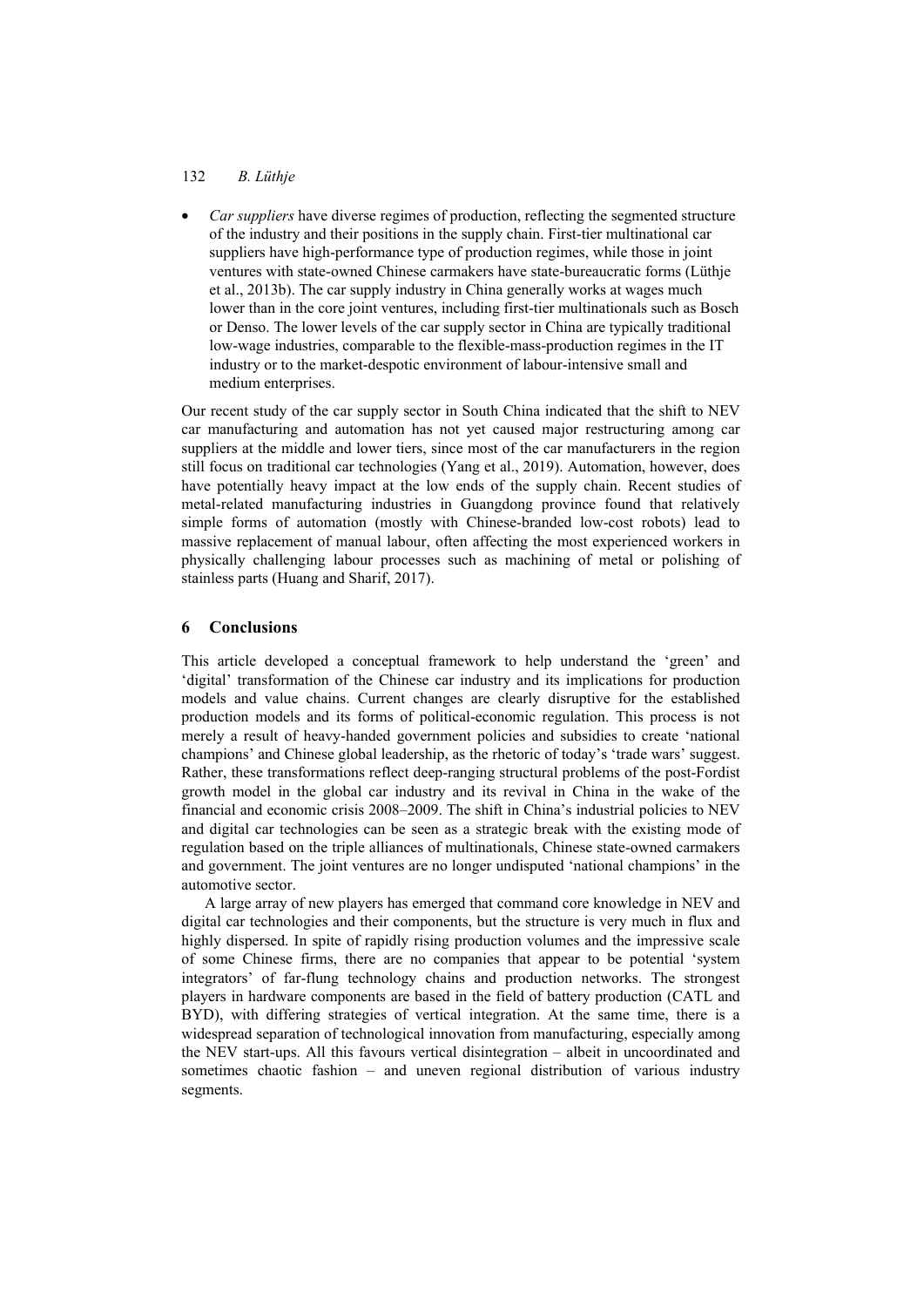Will this transformation finally lead to a 'Wintelist' restructuring of the car industry in China and globally? Two scenarios can be derived from our analysis:

- a *Refurbishing of the vertically integrated mass production models of global carmakers*. This strategy is underlying the present drive of traditional carmakers to 'electrify' their products and to integrate large-scale manufacturing of NEV into their existing networks of production. This trajectory can build on the enormous capacity of global carmakers in R&D and production, but it may lead to distinctively new forms of modularity under which key components will no longer be developed and produced by the carmakers themselves. Vertically integrated component suppliers such as Panasonic, LG or CATL in batteries or some tier-one car suppliers and their Chinese internet-platform partners in digital driving systems can become new system suppliers. Carmakers will remain potential system integrators or flagship firms, but this type of shared control over production networks will be substantially different from the Fordist or Toyotist model of vertical integration.
- b *Emergence of a vertically disintegrated mass-production model similar to the electronics industry.* Such a model would consist of layers of vertically specialised high-volume production separated between brand-name carmakers, providers of core components and contract manufacturers. For green and digital cars China now controls technologies and advanced mass-production capabilities in core hardware components, system software and artificial intelligence, as well as key infrastructure architectures (5G). At the same time, China is home to large-scale chains of networkbased mass manufacturing, especially in electronics with notoriously poor wages and employment conditions for the majority of the workforce. However, the viability of such a 'Wintelist' scenario in the automotive industry would critically depend on the establishment of 'open-but-owned' standards for core components (Borrus and Zysman, 1997) and platform-based innovation systems in the various industry segments (Thun and Sturgeon, 2017).

Further development of this transformation will depend on the political and social power relations that shape it. The challenge for China's industrial policy is twofold. On the one hand, government policies have to further emancipate themselves from the innovative pitfalls of the joint-venture model and the related strategies of post-Fordist mass manufacturing. On the other hand, a replication of the 'Wintel' story under Chinese leadership, as currently pursued in the battery sector, has the potential to create segmented systems of mass production, in which product innovation remains disconnected from innovations in manufacturing processes and low-wage working conditions prevail (Lüthje and Butollo, 2017; Piore and Sabel, 1984).

Flexible specialisation clearly appears as a strategic alternative. The challenge is to create integrated supply chains with co-development of core technological innovations and rapid transfer into quality manufacturing. Smaller to medium-sized innovative firms with high-quality products, management and workforces seem to be the appropriate form of organisation. Given the continuing insecurity about the future patterns of industry organisation, as well as the relatively small production volumes in the NEV industry, the creation of interconnected clusters of specialised suppliers and component and software producers could be a reasonable strategy for combining flexibility with quality, and for overcoming China's notorious weakness in transforming innovations in product architectures into high-value manufacturing (Brandt and Thun, 2010).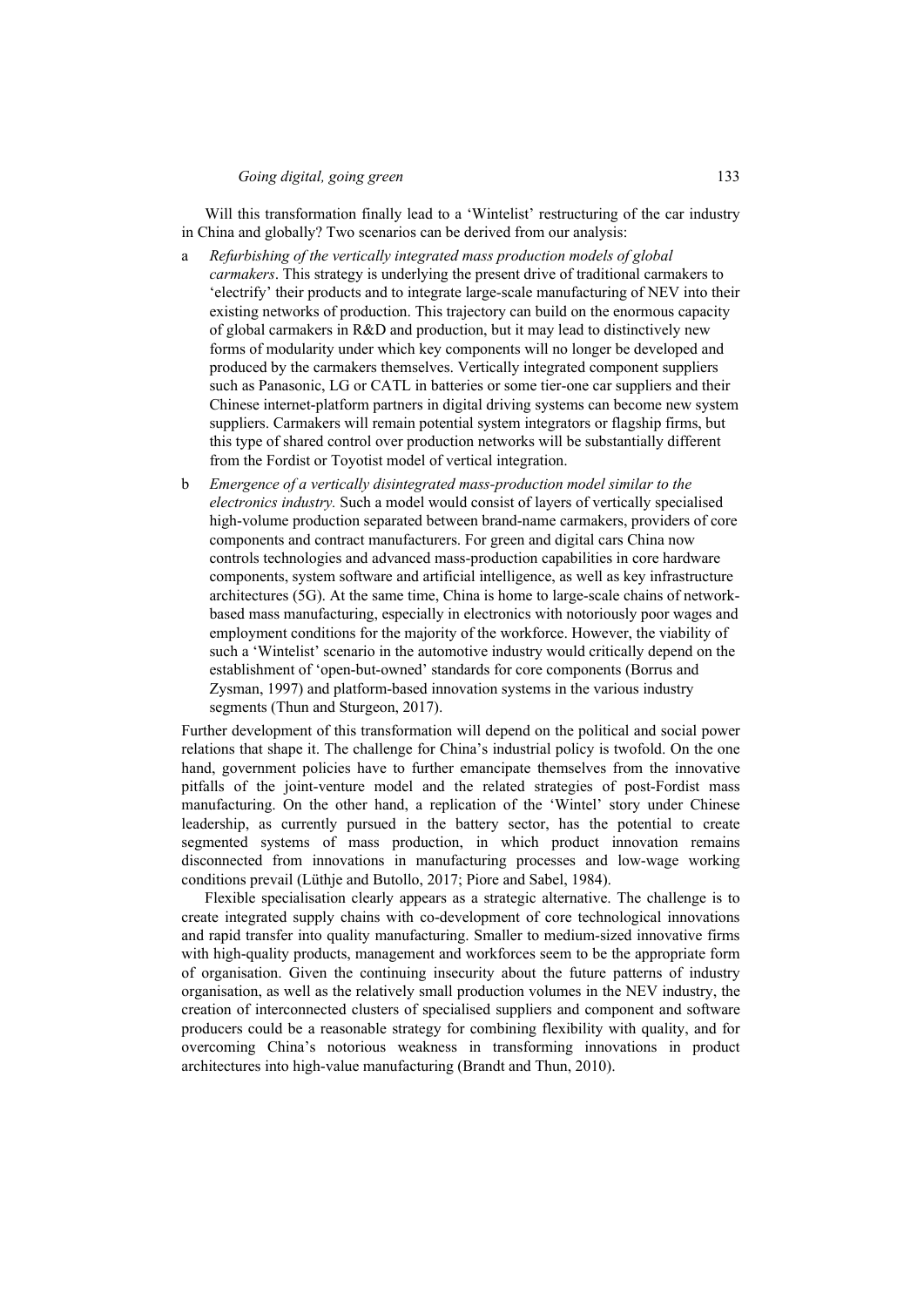Such industry networks could leverage the potentials of flexible specialisation in new mobility technologies and create opportunities of decentralisation of car manufacturing directed to the needs of local markets, mobility systems and communities (Lüthje, 2019). Conditions for such an approach exist at the local level, particularly in the aforementioned high-tech centres and its regional affiliates (IPRD, 2018). An important step (and topic for future research) would be strategic industrial policies to elevate lowertier car suppliers from the conditions of market despotism and upgrade their innovative capabilities, management and workforce development. The upgrading of work and vocational training appears as a core issue, since it remains a blind spot in most regional development strategies – even in locations that have seen advances in collective bargaining, workplace representation, and trade union reform (Luo and Yang, 2019).

Further research on this agenda would also imply major theoretical and conceptual challenges. Theories of global production networks still have not fully taken account of how China and other large emerging economies increasingly are becoming leaders of transnational production networks in new industries. Theoretical discussions on this fundamental change have only begun, the impeding green and digital transformation of the automotive sector certainly provides a major example. At the same time, the complex political economy of such transformation in the respective countries requires new efforts to relate theories of production networks to a more elaborated framework of state and political theory. Analysis of competing modes of regulation as in the automotive sector can be applied to understand 'varieties of capitalism' within China's political economy and to elaborate theories of comparative capitalism in this perspective (cf., McNally, 2018; Ten Brink, 2019).

#### **References**

Aglietta, M. (1979) *A Theory of Capitalist Regulation. The US-Experience*, Verso, London.

- Automotive News China (2017) 'Bosch and Conti forming strategic alliances in China', 2 May, [online] http://www.autonews.com/china/ (accessed 5 May 2017).
- Automotive News China (2018) 'Ali Baba and Foxconn invest \$350 million in an EV startup', 2 February [online] http://www.autonews.com/china/ (accessed 10 June 2018).
- Automotive News China (2019) 'China's EV plants expected to run at 80% of capacity in 2019–20', 31 May [online] http://www.autonews.com/china/ (accessed 1 June 2019).
- Bair, J. (2002) 'Beyond the Maquila Model? NAFTA and the Mexican Apparel Industry', *Industry and Innovation*, Vol. 9, No. 3, pp.203–225.
- Borrus, M. and Zysman, J. (1997) *Wintelism and the Changing Terms of Global Competition. Prototype of the Future?*, BRIE Working Paper 96B, Berkeley Roundtable on the International Economy, Berkeley.
- Boyer, R., Charron, E., Jürgens, U. and Tolliday, S. (1999) *Between Imitation and Innovation. The Transfer and Hybridization of Productive Models in the International Automobile Industry*, Oxford University Press, Oxford.
- Brandt, L. and Thun, E. (2010) *The Fight For the Middle: Upgrading, Competition, and Industrial Development in China*, University of Toronto, Department of Economics: Working Paper 395, Toronto.
- Butollo, F. and Luethje, B. (2017) ''Made in China 2025': intelligent manufacturing and work', in Briken, K., Chillas, S., Krzywdzinski, M. and Marks, A. (Eds.): *The New Digital Workplace. How New Technologies Revolutionise Work*, Palgrave McMillan, London.
- Chen, B. and Midler, C. (2016) 'The electric vehicle landscape in China: between institutional and market forces', *International Journal of Automotive Technology and Management*, Vol. 16, No. 3, pp.248–273.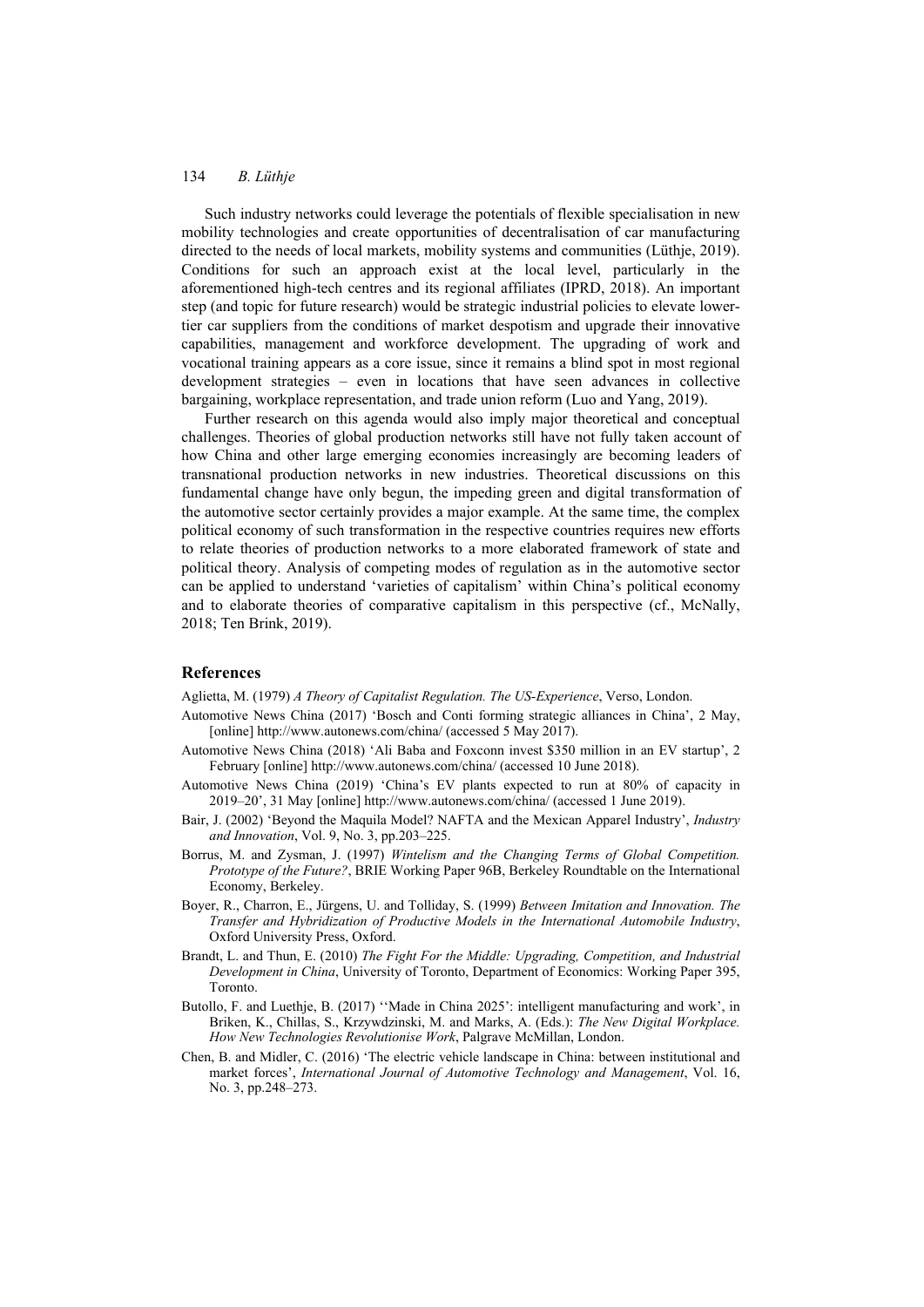- China Labour Bulletin (2017) 'Hundreds of Volkswagen workers in northeast China demand equal pay' [online] https://clb.org.hk/content/hundreds-volkswagen-workers-northeast-chinademand-equal-pay (accessed 17 June 2019).
- DIGITIMES [online] http://www.digitimes.com (accessed January 2018).
- Dongfang IC (2019) 'Ningde Shidai de quanqiuhua kuozhang, goujian dianchi chanye de da geju (CATL's global expansion, creating the battery industry's big pattern)', *Yan Zhi qiche jianwen (Yan Zhi Automobile Insight)*, Market Report, Author: Beidu Nangui. WeChat Offical Site [online] http://mp.weixin.qq.com/s/SJ4RJqUrl (accessed 5 May 2019).
- Ernst, D. and O'Connor, D. (1992) *Competing in the Electronics Industry. The Experience of Newly Industrializing Economies*, OECD, Paris.
- Financial Times (2017) 'Geely and Volvo jointly develop components', 15 October 2019.
- Fraunhofer (2016) *Energiespeicher Monitoring 2016: Deutschland auf dem Weg zum Leitmarkt und Leitanbieter?*, Research Report, Fraunhofer-Institut fuer System- und Innovationsforschung, ISI, Karlsruhe.
- Gereffi, G., and Korzeniewiczs, M. (Eds.) (1994) *Commodity Chains and Global Capitalism*, London and Westport Ct., Praeger.
- HBS (Hans Böckler Stiftung) (2012) *Elektromobilität und Beschäftigung*. Wirkungen der Elektrifizierung des Antriebsstrangs auf Beschäftigung und Standortumgebung (ELAB), Düsseldorf, Hans Böckler Stiftung.
- Huang, Y. and Sharif, N. (2017) 'From 'labour dividend' to 'robot dividend': technological change and workers' power in South China', *Agrarian South: Journal of Political Economy*, Vol. 6, No. 1, pp.53–78.
- Hung, H.F. (2016) *The China Boom: Why China Will not Rule the World*, Columbia University Press, New York and Chichester.
- Institute for Reform and Development of the Pearl River Delta (IPRD) (2018) *Huizhou shi chanye he chengshi fazhan yanjiu baogao*, Industrial and Urban Development in Huizhou City, Policy consulting report, unpublished Manuscript, Sun Yat-sen University, Guangzhou.
- Jacobides, M.G., MacDuffie, J.P. and Tae, C.J. (2016) 'Agency structure, and the dominance of OEMs: change and stability in the automotive sector', *Strategic Management*, September, Vol. 37, No. 9, pp.1942–1967.
- Jürgens, U. and Sablowski, T. (2004) 'A new model of industrial governance? Wintelism in the InfoCom Industry', in Faust, M. et al. (Eds.): *European Industrial Restructuring in a Global Economy. Fragmentation and Relocation of Value Chains*, pp.221–240, SOFI, Göttingen.
- Luo, S. and Yang, T. (2019) 'Moderated mobilization: a new model of enterprise-level collective bargaining in South China', *The China Quarterly*, pp.1–22, doi:10.1017/S0305741019001061.
- Lüthje, B. (2001) *Standort Silicon Valley: Ökonomie und Politik der vernetzten Massenproduktion, Campus*, Frankfurt/New York.
- Lüthje, B. (2017) *How Will China's Industrial Modernization Plan Affect Chinese Workers?*, East-West Wire, 17 October [online] http://www.eastwestcenter.org (accessed 18 October 2020).
- Lüthje, B. (2019) 'Platform capitalism 'made in China'? Intelligent manufacturing, Taobao villages, and the restructuring of work', *Science, Technology and Society*, Vol. 24, No. 2, pp.199–217.
- Lüthje, B. (Forthcoming) 'Regimes of accumulation and modes of regulation in China's emergent capitalism – insights from core manufacturing industries', in Boyer, R. (Ed.): *China Analyzed by Regulation Theory*, China Social Science Press, Beijing (in Chinese).
- Lüthje, B. and Butollo, F. (2017) 'Why the Foxconn model does not die: production networks and labour relations in the IT Industry in South China', *Globalizations*, Vol. 14, No. 2, pp.216–231.
- Lüthje, B. and McNally, C. (2015) *China's Hidden Obstacles to Socio-Economic Rebalancing*, Asia Pacific Issues No. 120, East West Center, Honolulu, Hawaii.
- Lüthje, B. and McNally, C.A. (2014) *Rebalancing China's Emergent Capitalism. Socio-Economic Regulation in the Wake of the Global Economic Crisis*, Project report to Deutsche Forschungsgemeinschaft, Unpublished Manuscript, Frankfurt/Honolulu.